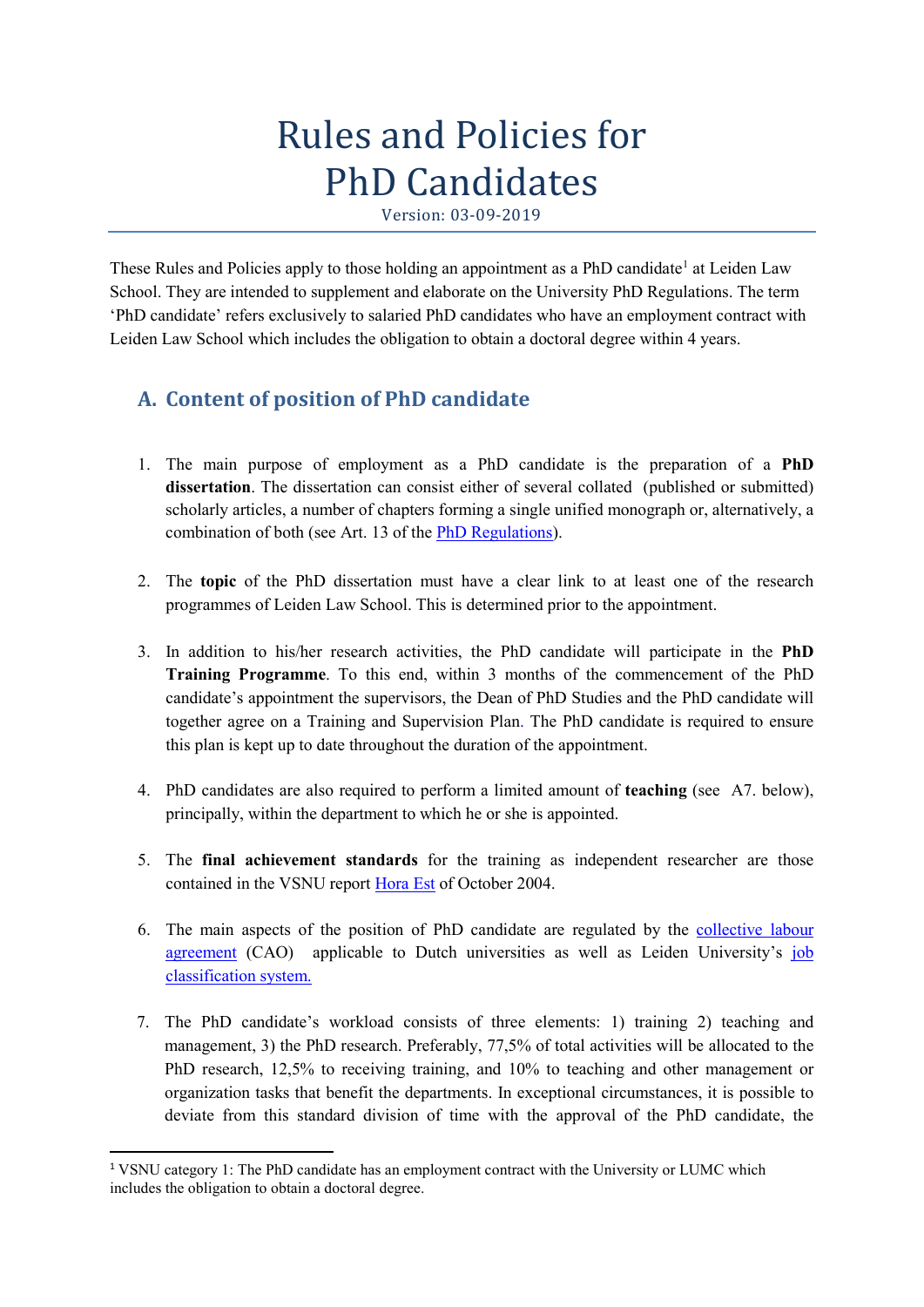principal supervisor and the Dean of PhD Studies, provided this does not involve a reduction in the time available for the PhD research.

- 8. By the third month of the final year, the PhD candidate is expected to have written all articles and/or chapters of the dissertation in order to have the rest of that year available for reviewing the text and the preparation of the PhD defence.
- 9. The percentage of 10% teaching tasks in the fourth year will be reduced if the candidate was required to devote more than an average of 10% of his or her time to teaching activities during the first three years. Any administrative and managerial tasks carried out by the PhD candidate also count as teaching activities.

## **B. Length of appointment and assessment**

- 1. A PhD candidate is appointed initially for a period of one year. The appointment will be extended to a total of four years if the outcome of the evaluation meeting is positive.
- 2. An evaluation meeting with the PhD candidate is conducted in the ninth month of the appointment.
- 3. The Dean of PhD Studies will ensure that the evaluation committee (hereafter: 'the Committee'), consists of a minimum of three assessors. The Committee consists of the supervisors of the dissertation, and an assessor from outside the research programme. The Committee will be chaired by the Dean of PhD Studies. The Dean of PhD Studies may invite the coordinator of the applicable research programme of Leiden Law School, and/or the Head of the PhD candidate's department, and/or parties from

outside Leiden Law School to participate in the evaluation.

- 4. At least **one week before the evaluation meeting the PhD candidate** will submit to the Committee:
	- The personal Training and Supervision Plan (see A3. above), with a list of all courses that have been followed to date and any other completed elements of the training programme (e.g. conferences, workshops, field work).
	- The most recent version of the research plan with a provisional table of contents indicating how much has been written of each article/chapter and when it will be completed.
	- A copy of the *[data management plan](https://www.staff.universiteitleiden.nl/ict/it-and-research/research-data/data-management/law/fdr-board-office?cf=law&cd=fdr-board-office#tab-1)*
	- Those parts of the dissertation that have already been written (whether or not in the form of one or more articles).
	- A summary of the teaching tasks completed, plus any evaluations of these tasks which may be available.

The PhD candidate may be requested by the Committee to furnish further materials or information.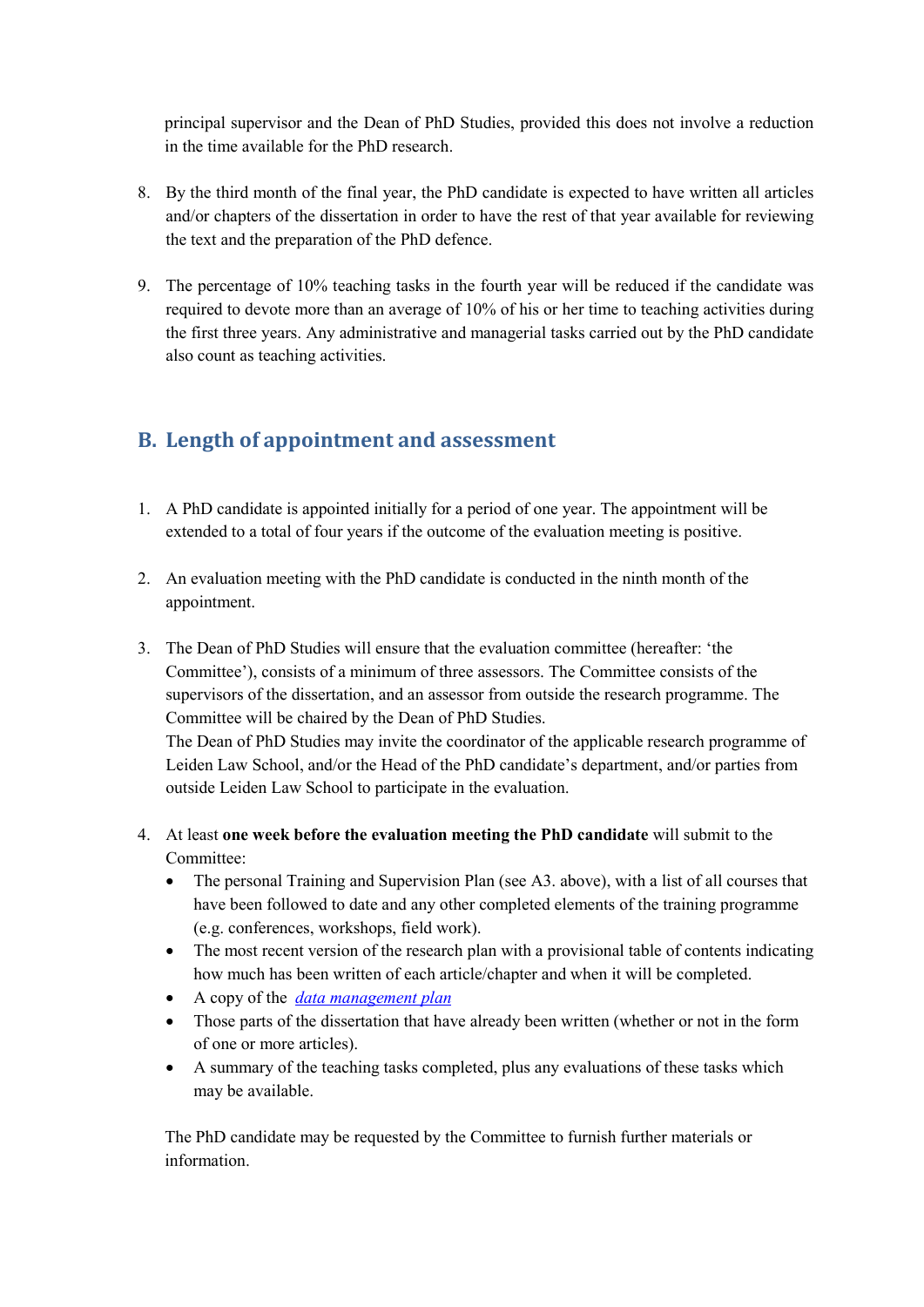- 5. The Committee will review the following questions:
	- *a) Has the Dean of Leiden Law School provided a written notification to confirm that the PhD candidate has met the admission requirements of Articles 3 and 4 of the [PhD](https://www.staff.universiteitleiden.nl/research/phds/forms-and-regulations/forms-and-regulations/law/fdr-board-office?cf=law&cd=fdr-board-office#tab-1)  [Regulations?](https://www.staff.universiteitleiden.nl/research/phds/forms-and-regulations/forms-and-regulations/law/fdr-board-office?cf=law&cd=fdr-board-office#tab-1)*
	- *b) Is there a research plan including a clear problem definition and clear research questions, plus a realistic timeline to research and write the planned articles and/or chapters?*
	- *c) Is there a [data management plan?](https://www.staff.universiteitleiden.nl/ict/it-and-research/research-data/data-management/law/fdr-board-office?cf=law#tab-2)*
	- *d) Has the PhD candidate written at least one article or an initial chapter on (an aspect of) the topic of the dissertation?*
	- *e) Is the draft likely to remain within the limit of 100,000 words?*
	- *f) Is there an agreed upon Training and Supervision Plan?*
	- *g) Have the teaching tasks been satisfactorily fulfilled?*
	- *h) Does the research plan, together with the texts mentioned under (c), (d) and (e), reasonably warrant the expectation that the candidate will complete the PhD research successfully and within the applicable timeframe?*

During the evaluation meeting, consideration will also be given to whether the Training and Supervision Plan (see A3. above) requires modification and whether the PhD candidate is being asked to carry out too many teaching tasks.

- 6. After the evaluation meeting, the assessors will prepare their evaluation on the basis of the answers to the above questions. The Committee will inform the PhD candidate of the outcome as soon as possible. The Dean of PhD Studies will ensure that a brief report is compiled which contains the answers to the questions. Once all the members of the Committee have had the opportunity to give their comments and agree with the contents of the report, copies will be circulated to the PhD candidate, the supervisors and the personnel department.
- 7. If the response to all the aforementioned questions is unanimously positive, a three-year extension of the appointment will be recommended to the Faculty Board.
- 8. In the event of a unanimously negative response to one or more of the questions, the supervisors, in consultation with the personnel department, will draft a proposal to the Faculty Board outlining the case not to continue the appointment.
- 9. If the Committee is unable to reach a unanimous decision on any of the questions, the Dean of the PhD Studies will, in consultation with the personnel department, advise the Faculty Board to continue or terminate the appointment depending on the particulars of the case.
- 10. Each year, an Annual Review is held by means of a questionnaire sent to the PhD candidate. The main purpose of the AR is to monitor the quality of the supervision and other aspects of the support provided by the institute and/or faculty. Therefore, the AR is conducted on top of the annual Performance and Development Interview (*R&O-gesprek*). The questionnaire should also be seen as an open invitation to contact the Dean of PhD Studies, to request a meeting in person.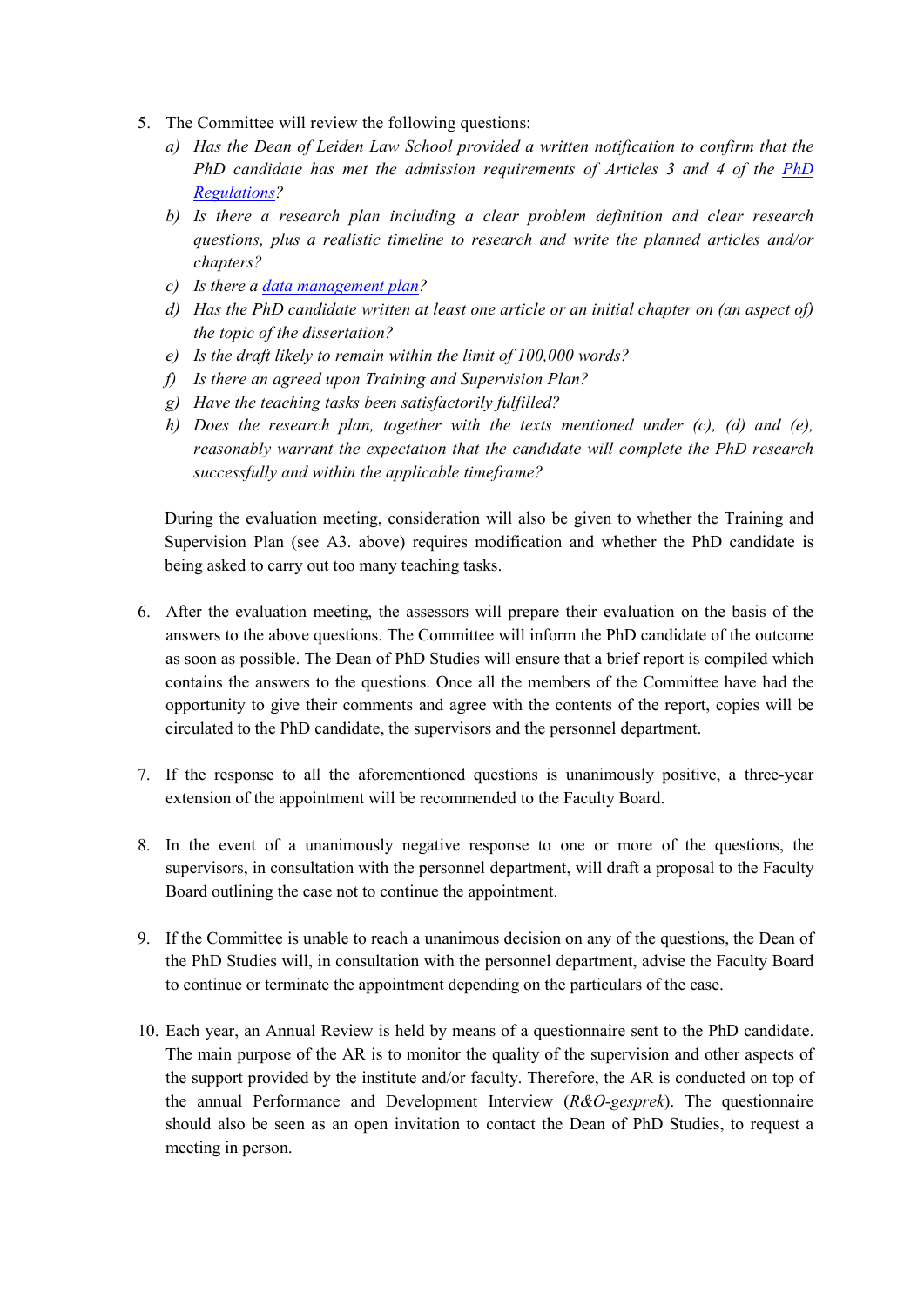- 11. If a PhD candidate chooses to work part-time (80%), the expected period of appointment can be extended to a total of five years. The teaching and research time of a part-time PhD candidate is then calculated pro-rata.
- 12. The appointment can be extended if the PhD candidate becomes ill, if the illness lasted for a consecutive period of at least 8 weeks (CAO Art. 2.3 5b), or by the amount of parental leave taken (CAO Art. 2.3 5c). In the case of pregnancy and maternity leave, the appointment will be extended at the request of the PhD candidate by the amount of maternity leave taken (CAO Art. 2.3.6a).
- 13. A PhD candidate may submit a request to extend the appointment for the duration of parental leave taken. This request may be granted depending on the available financial resources and also partly depending on the progress of the dissertation. The opinion of the Dean of PhD Studies is included when considering the interests at stake.
- 14. A PhD candidate may submit a request to extend the appointment period for the duration of maternity leave taken. This request must be granted unless compelling interests oppose this. The opinion of the Dean of PhD Studies is included when considering the interests at stake.
- 15. If the dissertation is completed before the PhD candidate's contract has expired, the PhD candidate may devote the remaining research time to (the development of) another research project.

### **C. Supervision**

- 1. The **principal supervisor** will monitor the progress and quality of the PhD research, and also the working conditions. He or she is expected to speak with the PhD candidate at least once a month to discuss the progress of the PhD research. The **co-supervisor** is also responsible for the progress and quality of the PhD research, and supports the tasks of the principal supervisor. He or she is expected to speak with the PhD candidate at least once a month to discuss the progress of the PhD research.
- 2. Th[e Dean](http://www.law.leiden.edu/organisation/meijers/staff/smithce.html) of PhD Studies will meet with the PhD candidate, if possible within two months after the first day of work, and thereafter whenever necessary. He or she will discuss the planning and outline of the research. He or she may also act as confidant.
- 3. In the first quarter of the first year of appointment the principal supervisor, the Dean of PhD Studies and the PhD candidate will agree on a [Training and Supervision Plan.](https://www.staff.universiteitleiden.nl/research/phds/forms-and-regulations/forms-and-regulations/law?_ga=2.31496318.1979416313.1567667719-476855869.1554186488&cf=law#tab-2) This Training and Supervision Plan may require that the Head of department, the research programme coordinator and/or one or more additional experts in the field of the research will act as an advisory committee for the research project. The Training and Supervision Plan will be continuously updated. Each year, at the Performance and Development interview ('ROG') its content will be discussed.